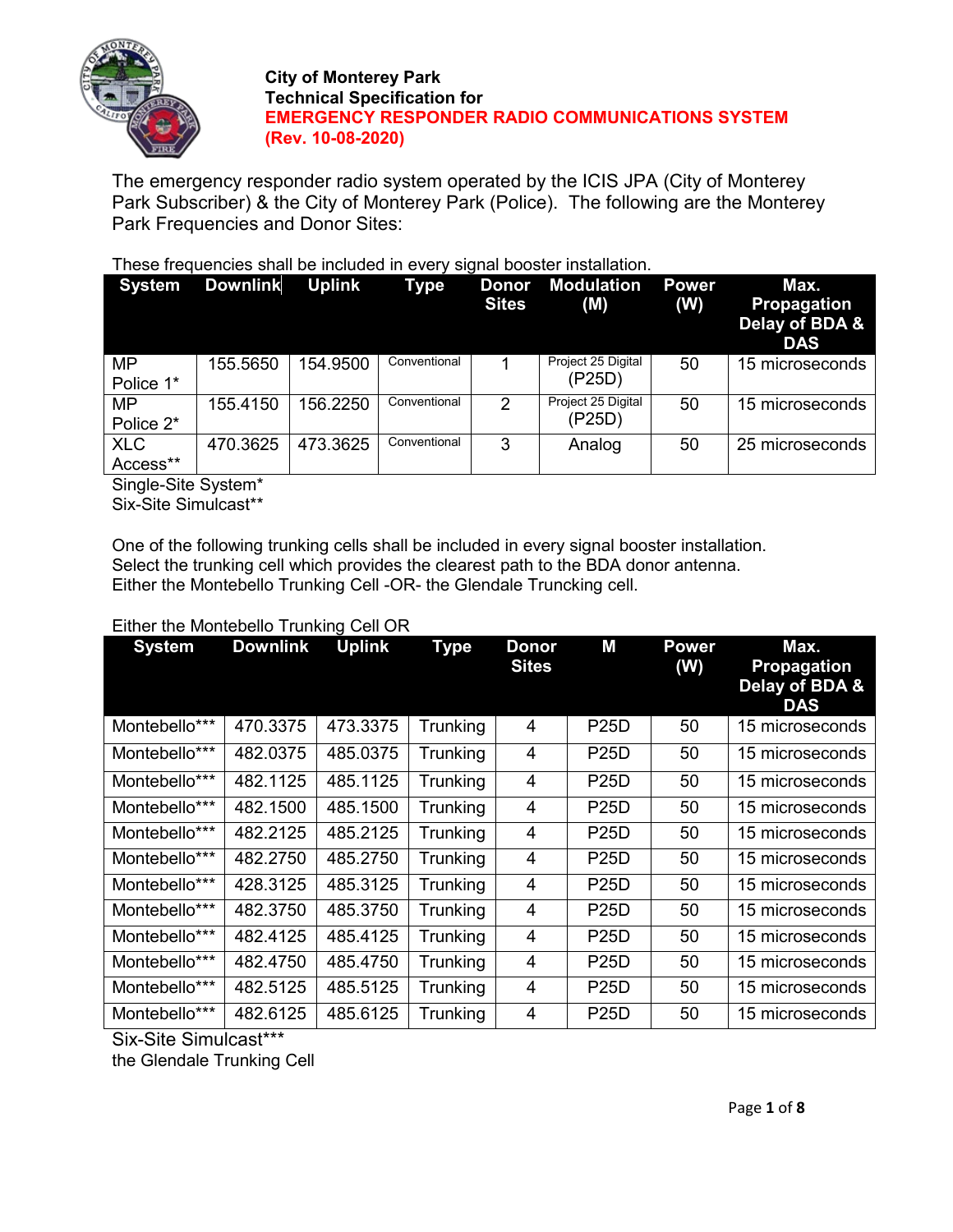

| <b>System</b> | <b>Downlink</b> | <b>Uplink</b> | Type      | <b>Donor</b><br><b>Sites</b> | M           | <b>Power</b><br>(W) | Max.<br><b>Propagation</b><br>Delay of BDA &<br><b>DAS</b> |
|---------------|-----------------|---------------|-----------|------------------------------|-------------|---------------------|------------------------------------------------------------|
| Glendale****  | 470.0875        | 473.0875      | Trunnking | 3                            | <b>P25D</b> | 50                  | 15 microseconds                                            |
| Glendale****  | 470.1375        | 473.1375      | Trunnking | 3                            | <b>P25D</b> | 50                  | 15 microseconds                                            |
| Glendale****  | 470.2125        | 473.2125      | Trunnking | 3                            | <b>P25D</b> | 50                  | 15 microseconds                                            |
| Glendale****  | 470.2625        | 473.2625      | Trunnking | 3                            | <b>P25D</b> | 50                  | 15 microseconds                                            |
| Glendale****  | 482.0875        | 485.0875      | Trunnking | 3                            | <b>P25D</b> | 50                  | 15 microseconds                                            |
| Glendale****  | 482.1375        | 485.1375      | Trunnking | 3                            | <b>P25D</b> | 50                  | 15 microseconds                                            |
| Glendale****  | 482.1875        | 485.1875      | Trunnking | 3                            | <b>P25D</b> | 50                  | 15 microseconds                                            |
| Glendale****  | 482.2375        | 485.2375      | Trunnking | 3                            | <b>P25D</b> | 50                  | 15 microseconds                                            |
| Glendale****  | 482.2875        | 485.2875      | Trunnking | 3                            | <b>P25D</b> | 50                  | 15 microseconds                                            |
| Glendale****  | 482.3375        | 485.3375      | Trunnking | 3                            | <b>P25D</b> | 50                  | 15 microseconds                                            |
| Glendale****  | 482.3875        | 485.3875      | Trunnking | 3                            | <b>P25D</b> | 50                  | 15 microseconds                                            |
| Glendale****  | 482.4375        | 485.4375      | Trunnking | 3                            | <b>P25D</b> | 50                  | 15 microseconds                                            |
| Glendale****  | 482.4875        | 485.4875      | Trunnking | 3                            | <b>P25D</b> | 50                  | 15 microseconds                                            |
| Glendale****  | 482.5375        | 485.5375      | Trunnking | 3                            | <b>P25D</b> | 50                  | 15 microseconds                                            |
| Glendale****  | 482.5875        | 485.5875      | Trunnking | 3                            | <b>P25D</b> | 50                  | 15 microseconds                                            |
| Glendale****  | 482.6375        | 485.6375      | Trunnking | 3                            | <b>P25D</b> | 50                  | 15 microseconds                                            |
| Glendale****  | 484.1875        | 487.1875      | Trunnking | 3                            | <b>P25D</b> | 50                  | 15 microseconds                                            |
| Glendale****  | 484.2625        | 487.2625      | Trunnking | 3                            | <b>P25D</b> | 50                  | 15 microseconds                                            |

**Nine-Site Simulast\*\*\*\***

#### **Required Donor Sites:**

| <b>Site</b> | <b>GPS Coordinates</b> | <b>GPS Coordinates</b> |
|-------------|------------------------|------------------------|
| Site 1      | 34.054187              | -118.142466            |
| Site 2      | 34.049387              | $-118.133577$          |
| Site 3      | 34.187167              | $-118.256278$          |
| Site 4*     | 34.032500              | -118.098056            |
| Site 4**    | 34.027778              | -118.132861            |

Site 1: Sequoia Park, 750 Ridgecrest Street, Monterey Park

Site 2: Bradshawe Water Tank, 10001 Bradshawe Place, Monterey Park

Site 3: Mount Thom

Site 4 (Use one of the following)

\*Montebello Reservoir

\*\*Quiet Cannon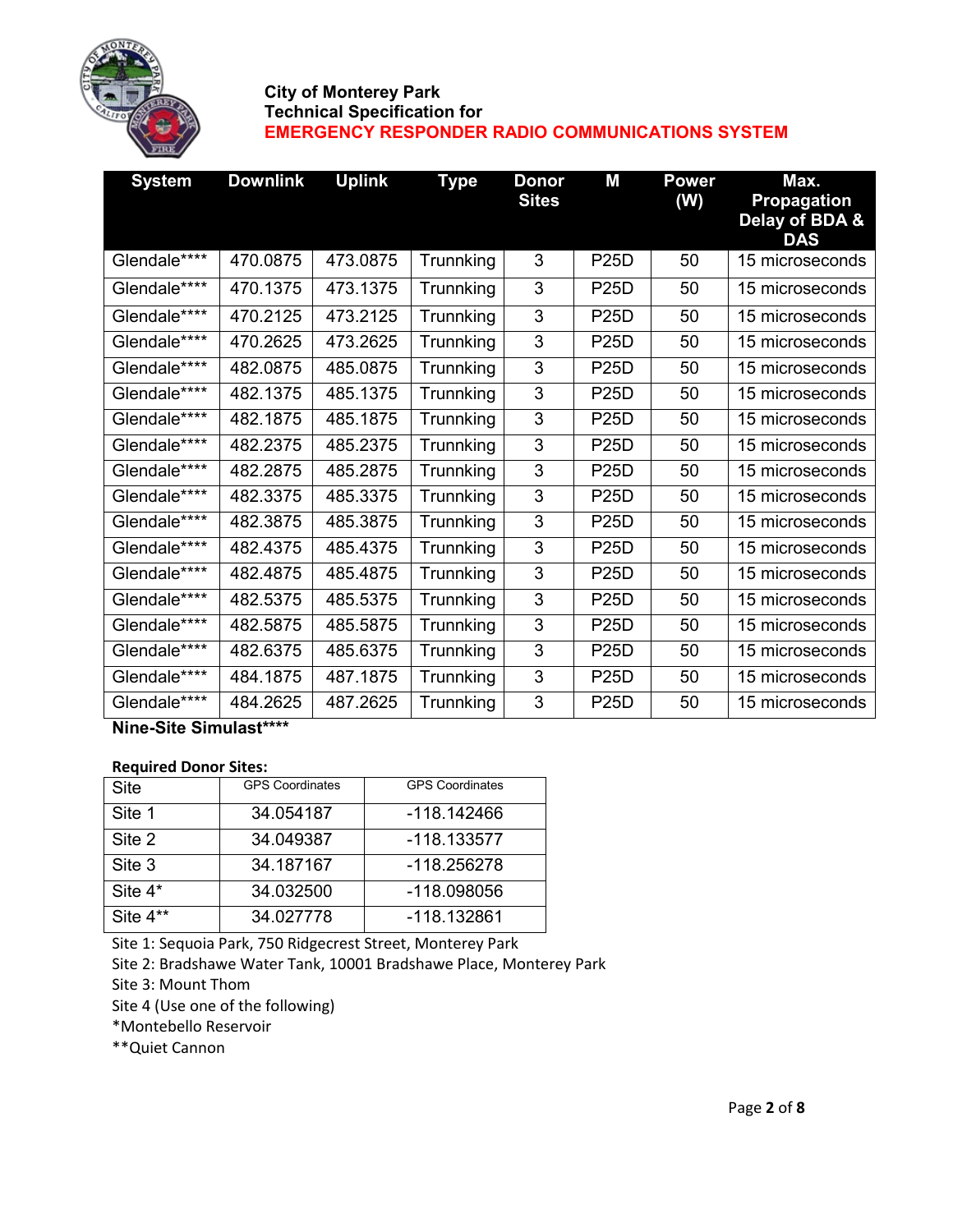

## **California Fire Code, 2019 ed. as adopted by the City of Monterey Park**

# **SECTION 510 EMERGENCY RESPONDER RADIO COVERAGE**

**510.1** Emergency responder radio coverage **in** new buildings. All new buildings shall have approved radio coverage for emergency responders within the building based upon the existing coverage levels of the public safety communication systems of the jurisdiction at the exterior of the building. This section shall not require improvement of the existing public safety communication systems.

## *Exceptions*:

- 1. Where approved by the building official and the fire code official, a wired communication system in accordance with Section 907.2.13.2 shall be permitted to be installed or maintained in lieu of an approved radio coverage system.
- 2. Where it is determined by the fire code official that the radio coverage system is not needed.
- 3. In facilities where emergency responder radio coverage is required and such systems, components or equipment required could have a negative impact on the normal operations of that facility, the fire code official shall have the authority to accept an automatically activated emergency responder radio coverage system.

**510.2** Emergency responder radio coverage in existing buildings. Existing buildings shall be provided with approved radio coverage for emergency responders as required in Chapter 11.

**510.3** Permit required. A construction permit for the installation of or modification to emergency responder radio coverage systems and related equipment is required as specified in Section 105.7.5. Maintenance performed in accordance with this code is not considered a modification and does not require a permit.

**510.4** Technical requirements. Systems, components, and equipment required to provide emergency responder radio coverage system shall comply with Sections 510.4.1 through 510.4.2.5.

**510.4.1** Radio signal strength. The building shall be considered to have acceptable emergency responder radio coverage when signal strength measurements in 95 percent of all areas on each floor of the building meet the signal strength requirements in Sections 510.4.1.1 and 510.4.1.2.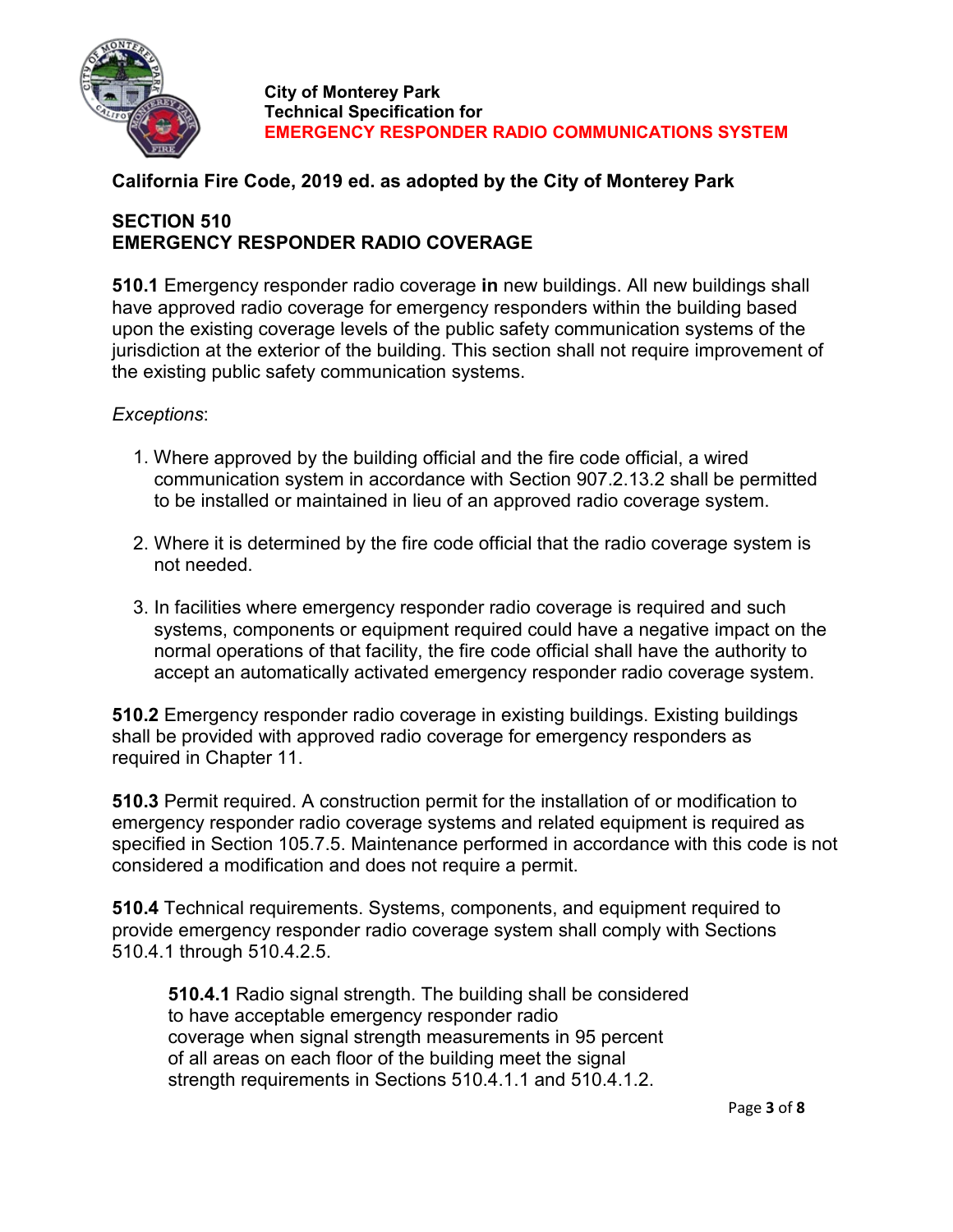

**510.4.1.1** Minimum signal strength into the building. A minimum signal strength of -95 dBm shall be receivable within the building.

**510.4.1.2** Minimum signal strength out of the building. A minimum signal strength of -95 dBm shall be received by the agency's radio system when transmitted from within the building.

**510.4.2** System design. The emergency responder radio coverage system shall be designed in accordance with Sections 510.4.2.1 through 510.4.2.5.

> **510.4.2.1** Amplification systems allowed. Buildings and structures which cannot support the required level of radio coverage shall be equipped with a radiating cable system, a distributed antenna system with Federal Communications Commission (FCC)-certified signal boosters, or other system approved by the fire code official in order to achieve the required adequate radio coverage.

**510.4.2.2** Technical criteria. The fire code official shall maintain a document providing the specific technical information and requirements for the emergency responder radio coverage system. This document shall contain, but not be limited to, the various frequencies required, the location of radio sites, effective radiated power of radio sites, and other supporting technical information.

**510.4.2.3** Standby power. Emergency responder radio coverage systems shall be provided with standby power in accordance with section 604. The standby power supply shall be capable of operating the emergency responder radio coverage system for a period of not less than 24 hours.

**510.4.2.4** Signal booster requirements. If used, signal boosters shall meet the following requirements:

1. All signal booster components shall be contained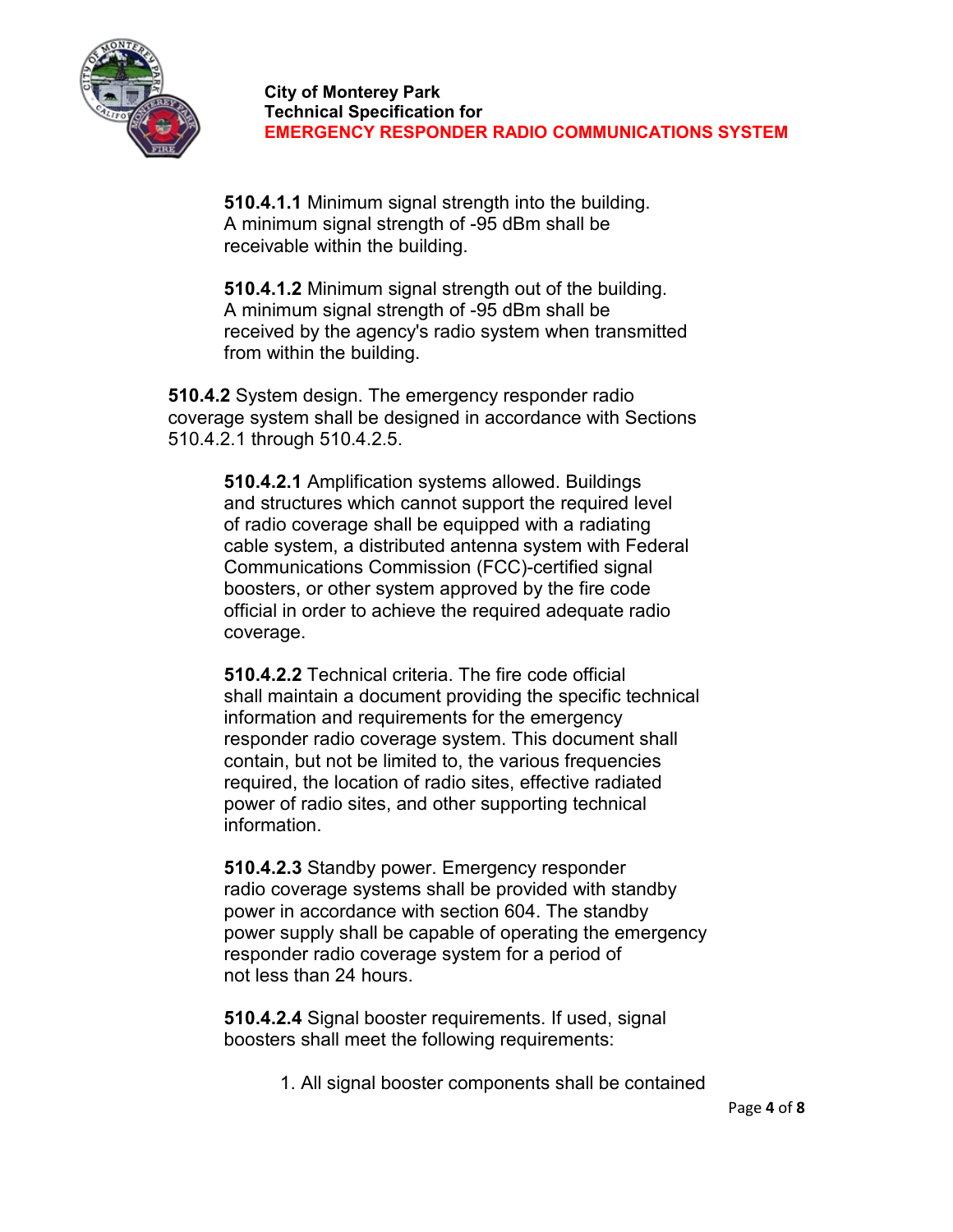

in a National Electrical Manufacturer's Association (NEMA) 4-type waterproof cabinet.

2. Battery systems used for the emergency power source shall be contained in a NEMA 4-type waterproof cabinet.

3. The signal booster system and battery system shall be electrically supervised and monitored by a supervisory service, or when approved by the fire code official, shall sound an audible signal at a constantly attended location.

4. Equipment shall have FCC certification prior to installation.

**510.4.2.5** Additional frequencies and change of frequencies. The emergency responder radio coverage system shall be capable of modification or expansion in the event frequency changes are required by the FCC or additional frequencies are made available by the FCC.

**510.5** Installation requirements. The installation of the public safety radio coverage system shall be in accordance with Sections 510.5.1 through 510.5.4.

> **510.5.1** Approval prior to installation. Amplification systems capable of operating on frequencies licensed to any public safety agency by the FCC shaH not be installed without prior coordination and approval of the fire code officiaL

> **510.5.2** Minimum qualifications of personnel. The minimum qualifications of the system designer and lead installation personnel shall include:

> > **1**. A valid FCC-issued general radio operators license;

**2**. Certification of in-building system training issued by a nationally recognized organization, school or a certificate issued by the manufacturer of the equipment being installed.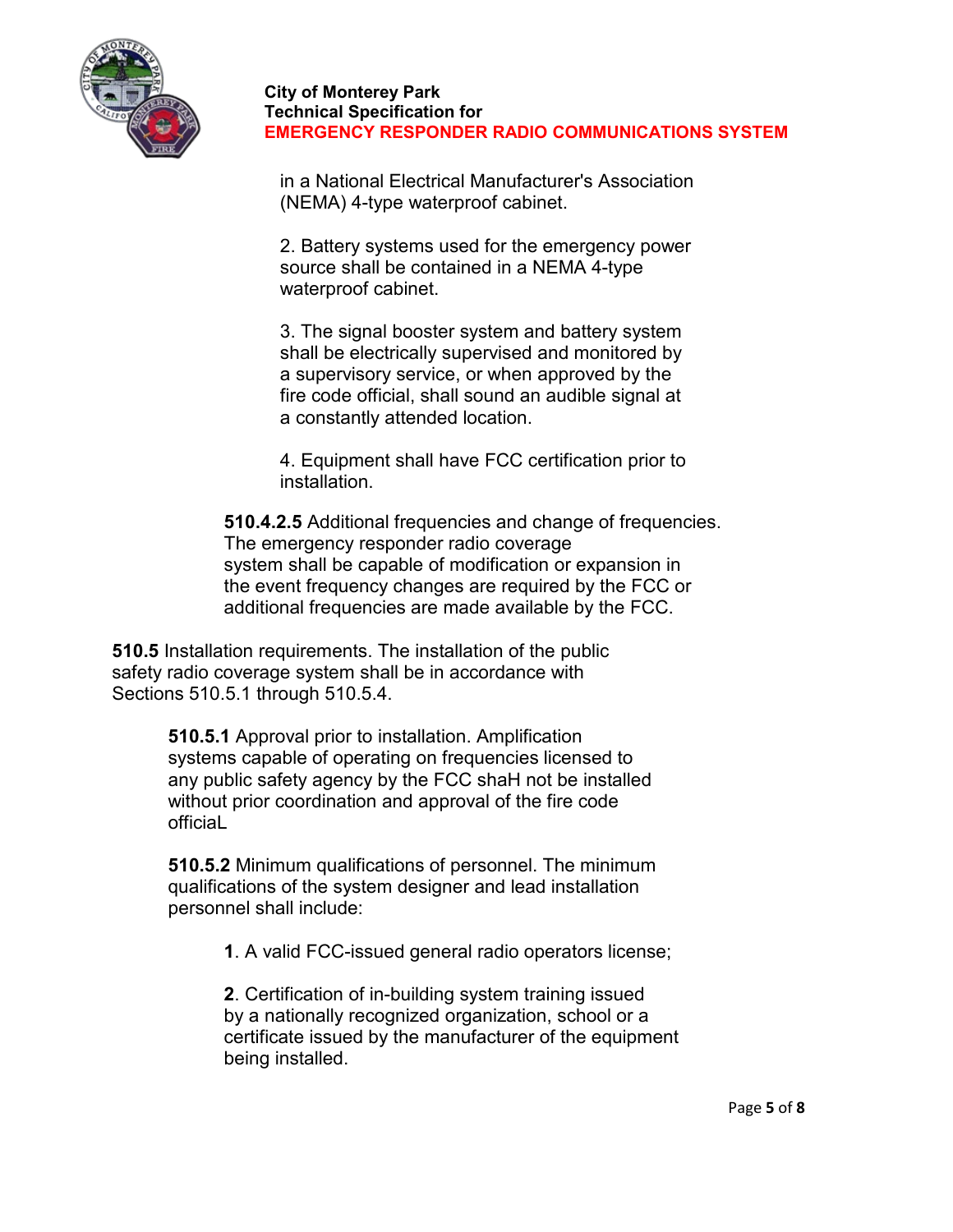

These qualifications shall not be required where demonstration of adequate skills and experience satisfactory to the fire code official is provided.

**510.5.3** Acceptance test procedure. When an emergency responder radio coverage system is required, and upon completion of installation, the building owner shall have the radio system tested to ensure that two-way coverage on each floor of the building is a minimum of 90 percent. The test procedure shall be conducted as follows:

> **1**. Each floor of the building shall be divided into a grid of 20 approximately equal test areas.

**2.** The test shall be conducted using a calibrated portable radio of the latest brand and model used by the agency talking through the agency's radio communications system.

**3**. Failure of a maximum of two nonadjacent test areas shall not result in failure of the test.

**4.** In the event that three of the test areas fail the test, in order to be more statistically accurate, the floor shall be permitted to be divided into 40 equal test areas. Failure of a maximum of four nonadjacent test areas shall not result in failure of the test. If the system fails the 40-area test, the system shall be altered to meet the 90 percent coverage requirement.

**5.** A test location approximately in the center of each test area shall be selected for the test, with the radio enabled to verify two-way communications to and from the outside of the building through the public agency's radio communications system. Once the test location has been selected, that location shall represent the entire test area. Failure in the selected test location shall be considered failure of that test area. Additional test locations shall not be permitted.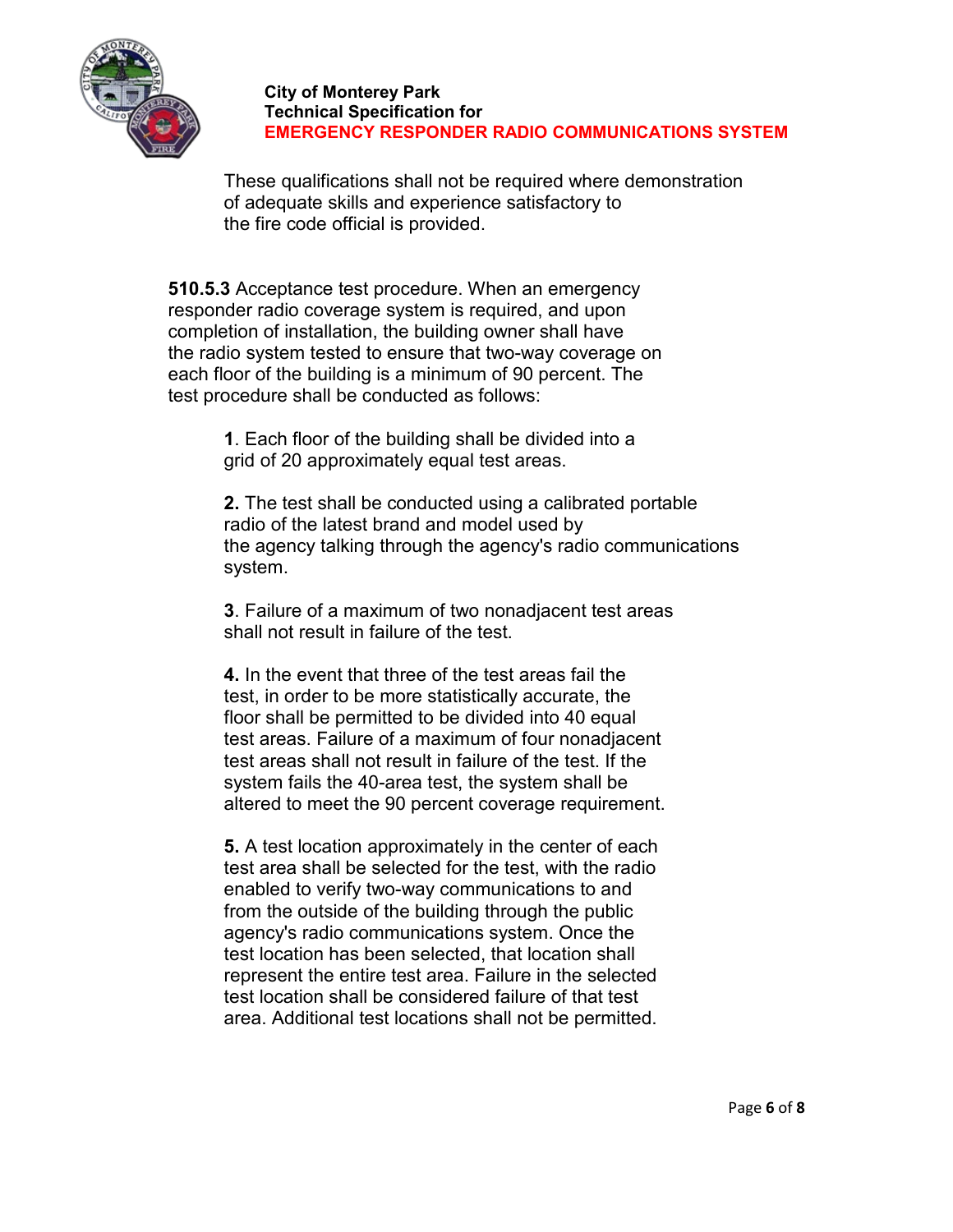

**6.** The gain values of all amplifiers shall be measured and the test measurement results shall be kept on file with the building owner so that the measurements can be verified during annual tests. In the event that the measurement results become lost, the building *owner* shall be required to rerun the acceptance test to reestablish the gain values.

**7.** As part of the installation a spectrum analyzer or other suitable test equipment shall be utilized to ensure spurious oscillations are not being generated by the subject signal booster. This test shall be conducted at time of installation and subsequent annual inspections.

**510.5.4** FCC compliance. The emergency responder radio coverage system installation and components shall also comply with all applicable federal regulations including, but not 1imited to, FCC 47 CFR Part 90.219.

**510.6** Maintenance. The emergency responder radio coverage system shall be maintained operational at all times in accordance with Sections 510.6.1 through 510.6.3. 94

> **510.6.1** Testing and proof of compliance. The emergency responder radio coverage system shall be inspected and tested annually or whenever structural changes occur including additions or remodels that could materially change the original field performance tests. Testing shall consist of the following:

> > **1**. In-building coverage test as described in Section 510.5.3.

**2**. Signal boosters shal1 be tested to ensure that the gain is the same as it was upon initial installation and acceptance.